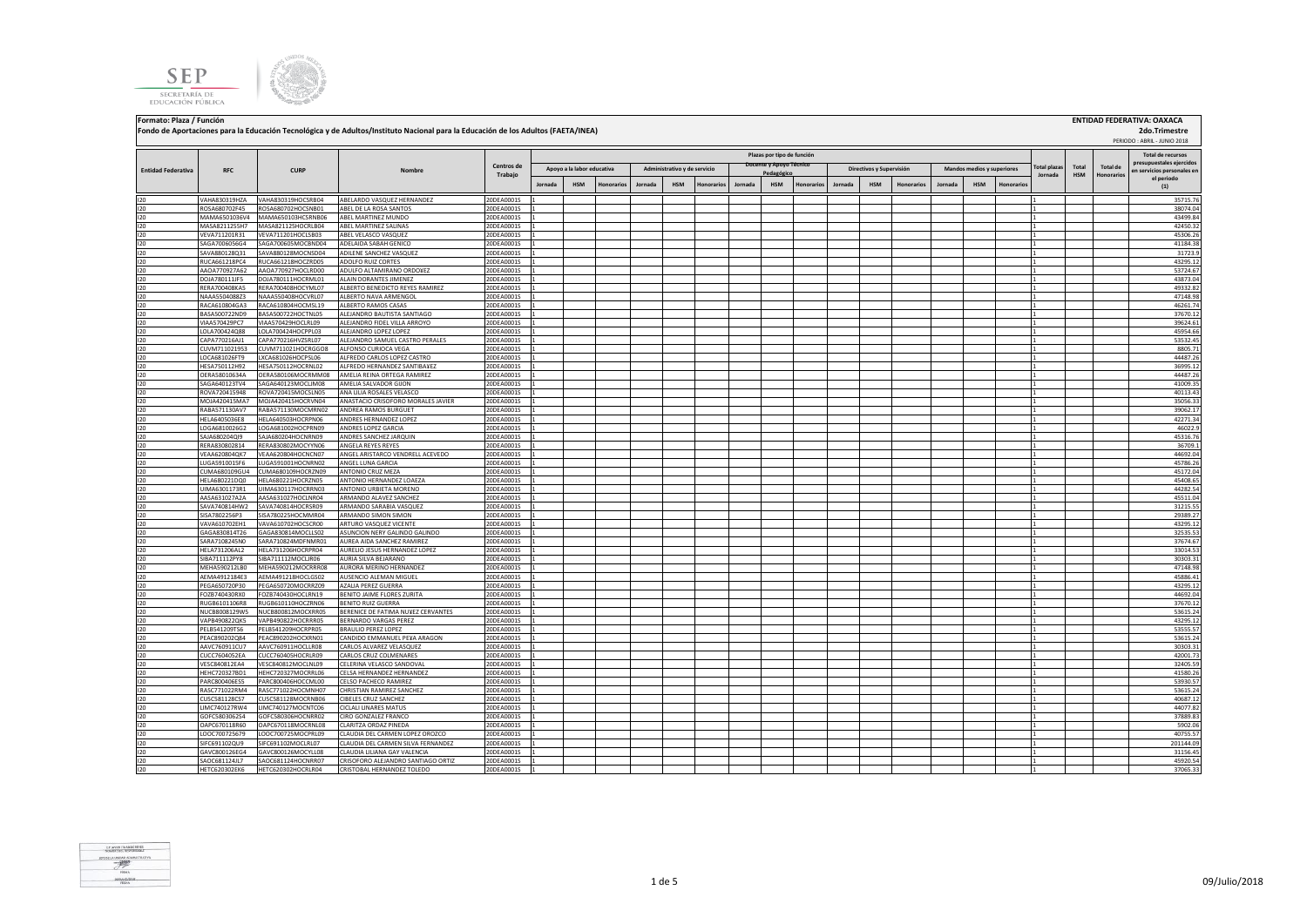| 120 | CUSD661223SC1        | CUSD661223HOCRLG00 | DAGOBERTO CRUZ SALVATIERRA             | 20DEA0001S |  |  |  |  |  |  |  | 44896.76 |
|-----|----------------------|--------------------|----------------------------------------|------------|--|--|--|--|--|--|--|----------|
| 120 | MAGD530225JB0        | MAGD530225MOCNLL02 | DALIA VICTORIA MANZANARES GIL          | 20DEA0001S |  |  |  |  |  |  |  | 40909.18 |
| 120 | DIMD700627M67        | DIMD700627HOCZRR07 | DARIO DIAZ MARTINEZ                    | 20DEA0001S |  |  |  |  |  |  |  | 45077.91 |
|     |                      |                    |                                        |            |  |  |  |  |  |  |  |          |
| 120 | GAAD7505058R2        | GAAD750505HOCRNV03 | DAVID GARCIA ANGEL                     | 20DEA0001S |  |  |  |  |  |  |  | 44487.26 |
| 120 | AELD701122UF4        | AELD701122MVZRPL09 | DOLORES ARELLANO LOPEZ                 | 20DEA0001S |  |  |  |  |  |  |  | 36610.2  |
| 120 | HESD620525LU7        | HESD620525MOCRNM06 | DOMITILA HERNANDEZ SANCHEZ             | 20DEA0001S |  |  |  |  |  |  |  | 43499.84 |
| 120 | RACD610701TU6        | RACD610701MOCMRR07 | DORA MARTHA RAMIREZ CRUZ               | 20DEA0001S |  |  |  |  |  |  |  | 47012.48 |
| 120 | OIRE5802056H6        | OIRE580205HOCRBD09 | EDUARDO FELIPE ORTIZ ROBLES            | 20DEA0001S |  |  |  |  |  |  |  | 41657.12 |
| 120 | OAGE860730RE6        | OAGE860730HOCRTD05 | EDUARDO ORDAZ GUTIERREZ                | 20DEA0001S |  |  |  |  |  |  |  | 30423.9  |
| 120 | LOVE741027LG9        | LOVE741027HOCPLD04 | EDUARDO REY LOPEZ VILLAVICENCIO        | 20DEA0001S |  |  |  |  |  |  |  | 31582.99 |
| 120 | VAME761014UF8        | VAME761014HOCSRD09 | EDUARDO VASQUEZ MORGAN                 | 20DEA0001S |  |  |  |  |  |  |  | 41861.84 |
| 120 | VEAE611115DZ0        | VEAE611115HDFRLD01 | EDUARDO VERDUZCO ALCALA                | 20DEA0001S |  |  |  |  |  |  |  | 39507.2  |
| 120 | MACE610812JD7        | MACE610812MOCTRL01 | <b>ELENA MATUS CRUZ</b>                | 20DEA0001S |  |  |  |  |  |  |  | 43503.   |
|     |                      |                    |                                        |            |  |  |  |  |  |  |  |          |
| 120 | RANE720804PU6        | RANE720804HOCMCL06 | ELEUTERIO RAMIREZ NICOLAS              | 20DEA0001S |  |  |  |  |  |  |  | 34795.63 |
| 120 | CAVE730510J34        | CAVE730510MOCHCL01 | ELIA CHACON VICENTE                    | 20DEA0001S |  |  |  |  |  |  |  | 40395.98 |
| 120 | JAOE570420U37        | JAOE570420MOCRRL05 | ELIA JARQUIN ORTIZ                     | 20DEA0001S |  |  |  |  |  |  |  | 34873.5  |
| 120 | MAGE910704K13        | MAGE910704MOCRNL08 | ELIKA MARTINEZ GONZALEZ                | 20DEA0001S |  |  |  |  |  |  |  | 5663.19  |
| 120 | GAME670305JJ4        | GAME670305MOCRRL09 | <b>ELIZABETH GARCIA MARTINEZ</b>       | 20DEA0001S |  |  |  |  |  |  |  | 44896.7  |
| 120 | ROEL640123E63        | ROXE640123MOCJXL06 | ELIZABET ROJAS                         | 20DEA0001S |  |  |  |  |  |  |  | 43873.04 |
| 120 | LECE540605AN2        | LECE540605MOCNRL06 | ELOISA JOSEFINA LEON CRUZ              | 20DEA0001S |  |  |  |  |  |  |  | 30607.99 |
| 120 | LOSE641115LZ7        | LOSE641115MOCPNL01 | ELPIDIA LOPEZ SANTIAGO                 | 20DEA0001S |  |  |  |  |  |  |  | 42569.84 |
| 120 | JICE590225TP9        | JICE590225MOCMBL06 | ELVIRA CECILIA JIMENEZ CABALLERO       | 20DEA0001S |  |  |  |  |  |  |  | 31948.57 |
| 120 | <b>RESES40714UM8</b> | RESE540714HOCYNM03 | <b>FMILIANO REYES SANTIAGO</b>         | 20DEA0001S |  |  |  |  |  |  |  | 43056.22 |
|     |                      |                    |                                        |            |  |  |  |  |  |  |  |          |
| 120 | BALE730714AD7        | BALE730714HOCTPN00 | <b>ENRIQUE BAUTISTA LOPEZ</b>          | 20DEA0001S |  |  |  |  |  |  |  | 48447.52 |
| 120 | AFAF711116A45        | AEAE711116HOCLVN09 | ENRIQUE MAGNO ALEXANDRES AVENDA¥O      | 20DEA0001S |  |  |  |  |  |  |  | 44077.82 |
| 120 | RUSE630122PI8        | RUSE630122HOCZNP00 | EPIFANIO ANTONIO RUIZ SANTIAGO         | 20DEA0001S |  |  |  |  |  |  |  | 36026.6  |
| 120 | FOPE560130AZ7        | FOPE560130HOCLBP00 | EPIFANIO FLORES PUEBLITA               | 20DEA0001S |  |  |  |  |  |  |  | 45272.14 |
| 120 | SABE760410PJ9        | SABE760410MOCNZR06 | ERIKA ADRIANA SANCHEZ BAEZ             | 20DEA0001S |  |  |  |  |  |  |  | 53555.57 |
| 120 | LOOE720214DS2        | LOOE720214MOCPRR06 | ERIKA PATRICIA LOPEZ OROZCO            | 20DEA0001S |  |  |  |  |  |  |  | 41657.12 |
| 120 | GOPE610511J59        | GOPE610511HOCNRR06 | ERNESTO GONZALEZ PERALTA               | 20DEA0001S |  |  |  |  |  |  |  | 48311.48 |
| 120 | CAME700228B57        | CAME700228HOCSNS03 | ESEQUIAS CASTILLO MONTERO              | 20DEA0001S |  |  |  |  |  |  |  | 39507.26 |
| 120 | MAMX720608I93        | MXME720608MOCRTS02 | ESPERANZA MARTINEZ MATUS               | 20DEA0001S |  |  |  |  |  |  |  | 40689.59 |
| 120 | AAVE610921RK5        | AAVE610921MOCRSS07 | ESTHER ARAGON VASQUEZ                  | 20DEA0001S |  |  |  |  |  |  |  | 45004.56 |
|     |                      |                    |                                        |            |  |  |  |  |  |  |  |          |
| 120 | AUAE641102KF8        | AUAE641102HOCGLD00 | EUDOXIO AGUILAR ALTAMIRANO             | 20DEA0001S |  |  |  |  |  |  |  | 45511.04 |
| 120 | REPE631210J56        | REPE631210MOCYRL02 | <b>EULALIA REYES PEREZ</b>             | 20DEA0001S |  |  |  |  |  |  |  | 40676.47 |
| 120 | NOME570303EB1        | NOME570303MOCLNV02 | EVELIA DEVORA NOLASCO MENDEZ           | 20DEA0001S |  |  |  |  |  |  |  | 42767.72 |
| 120 | RAAF6506115R3        | RAAF650611MOCMZS03 | FAUSTINA RAMIREZ AZCONA                | 20DEA0001S |  |  |  |  |  |  |  | 43873.04 |
| 120 | MAPF580215Q33        | MAPF580215HOCRRS00 | <b>FAUSTINO MARTINEZ PEREZ</b>         | 20DEA0001S |  |  |  |  |  |  |  | 46125.26 |
| 120 | GUCF571020QL8        | GUCF571020HOCTNL07 | FELICIANO GUTIERREZ CONTRERAS          | 20DEA0001S |  |  |  |  |  |  |  | 49332.82 |
| 120 | HEZF670206C56        | HEZF670206HOCRRL06 | FELIPE DE JESUS HEREDIA ZARATE         | 20DEA0001S |  |  |  |  |  |  |  | 43100.8  |
| 120 | SAFF701120411        | SAFF701120MOCNNL09 | FELISA SANTANA FUENTES                 | 20DEA0001S |  |  |  |  |  |  |  | 44248.42 |
| 120 | SASF600530QK2        | SASF600530HOCNNR06 | FERNANDO SANCHEZ SANCHEZ               | 20DEA0001S |  |  |  |  |  |  |  | 37670.12 |
| 120 | <b>HEMF741112KP9</b> | HEMF741112MOCRRD04 | FIDELINA HERNANDEZ MERINO              | 20DEA0001S |  |  |  |  |  |  |  | 43873.04 |
|     |                      |                    |                                        |            |  |  |  |  |  |  |  |          |
| 120 | MASF6303238T1        | MASF630323HOCYND03 | FIDEL MAYREN SANCHEZ                   | 20DEA0001S |  |  |  |  |  |  |  | 26590.21 |
| 120 | VAPF700302642        | VAPF700302MOCLRL01 | FLOR INES VALENCIA PEREZ               | 20DEA0001S |  |  |  |  |  |  |  | 37894.39 |
| 120 | GALF7301112S5        | GALF730111MOCRPR03 | FRANCISCA GUILLERMINA GARCIA LOPEZ     | 20DEA0001S |  |  |  |  |  |  |  | 44077.82 |
| 120 | LOMF6504039G1        | LOMF650403MOCPJR07 | FRANCISCA OFELIA LOPEZ MEJIA           | 20DEA0001S |  |  |  |  |  |  |  | 45172.04 |
| 120 | RICF691004R13        | RICF691004MOCSRR00 | <b>FRANCISCA RIOS CRUZ</b>             | 20DEA0001S |  |  |  |  |  |  |  | 34507.93 |
| 120 | GAAF6806043C1        | GAAF680604HOCLGR01 | FRANCISCO GALLARDO AGUILAR             | 20DEA0001S |  |  |  |  |  |  |  | 39575.5  |
| 120 | GACF571004GI7        | GACF571004HOCRHR01 | <b>FRANCISCO GARCIA CHIXAS</b>         | 20DEA0001S |  |  |  |  |  |  |  | 53532.45 |
| 120 | RERF640714MT0        | RERF640714HOCYMR06 | FRANCISCO REYES RAMIREZ                | 20DEA0001S |  |  |  |  |  |  |  | 49332.82 |
| 120 | SAGF5810277I0        | SAGF581027HOCNRR04 | FRUMENCIO SANTIAGO GARCIA              | 20DEA0001S |  |  |  |  |  |  |  | 47831.48 |
| 120 | MOGG820814NN5        | MOGG820814MOCRMB07 | GABRIELA ROSALBA MORALES GOMEZ         | 20DEA0001S |  |  |  |  |  |  |  | 39698.6  |
|     |                      |                    |                                        |            |  |  |  |  |  |  |  |          |
| 120 | LORG610918UD7        | LORG610918HOCPDN07 | <b>GENARO LOPEZ RODRIGUEZ</b>          | 20DEA0001S |  |  |  |  |  |  |  | 47148.9  |
| 120 | SICG6111051N5        | SICG611105HOCLRR01 | <b>GERARDO SILVA CERVANTES</b>         | 20DEA0001S |  |  |  |  |  |  |  | 42851.48 |
| 120 | SOLG690528TF0        | SOLG690528HOCSPR03 | <b>GERMAN SOSA LOPEZ</b>               | 20DEA0001S |  |  |  |  |  |  |  | 45306.26 |
| 120 | MEMG500619699        | MEMG500619HOCNRR03 | GERVASIO MENDOZA MARTINEZ              | 20DEA0001S |  |  |  |  |  |  |  | 45101.5  |
| 120 | HEDG730227D28        | HEDG730227HOCRZL06 | <b>GILBERTO HERNANDEZ DIAZ</b>         | 20DEA0001S |  |  |  |  |  |  |  | 45582.5  |
| 120 | PALG790223FB4        | PALG790223MOCCPV09 | GIOVANNA PAOLA PACHECO LOPEZ           | 20DEA0001S |  |  |  |  |  |  |  | 32016.08 |
| 120 | SARG681003E78        | SARG681003MOCNSS02 | GISELA SANDOVAL ROSALES                | 20DEA0001S |  |  |  |  |  |  |  | 43090.34 |
| 120 | COLG761231BD1        | COLG761231MOCRYL08 | GLADYS JACCIRY CORTEZ LEYVA            | 20DEA0001S |  |  |  |  |  |  |  | 37301.68 |
| 120 | CUGG650417G39        | CUGG650417MOCRTL09 | <b>GLORIA GUADALUPE CRUZ GUTIERREZ</b> | 20DEA0001S |  |  |  |  |  |  |  | 39302.54 |
| 120 | SIRG5212064RA        | SIRG521206MOCLZL05 | GLORIA LOURDES SILVA RUIZ              | 20DEA0001S |  |  |  |  |  |  |  | 46329.98 |
| 120 | CUGG6004177EA        | CUGG600417MOCRRL02 | <b>GLORIA REBECA CRUZ GARCIA</b>       | 20DEA0001S |  |  |  |  |  |  |  | 45306.26 |
|     |                      |                    |                                        |            |  |  |  |  |  |  |  |          |
| 120 | SACG6309299K0        | SACG630929HJCLRN06 | GONZALO SALGADO CARBALLO               | 20DEA0001S |  |  |  |  |  |  |  | 35818.03 |
| 120 | EARG740312GR1        | EARG740312HOCVZR08 | <b>GREGORIO EVANGELISTA RUIZ</b>       | 20DEA0001S |  |  |  |  |  |  |  | 53615.24 |
| 120 | CUCG681108KR1        | CUCG681108MOCRSD04 | <b>GUADALUPE CRUZ CASTRO</b>           | 20DEA0001S |  |  |  |  |  |  |  | 45511.04 |
| 120 | LOCG650407U15        | LOCG650407MOCPRD05 | GUADALUPE LOPEZ CARRASCO               | 20DEA0001S |  |  |  |  |  |  |  | 48668.86 |
| 120 | MITG661021CH3        | MITG661021MOCRRD01 | <b>GUADALUPE MIRANDA TERAN</b>         | 20DEA0001S |  |  |  |  |  |  |  | 45920.54 |
| 120 | ZOHG720608NS8        | ZOHG720608HDFRBL09 | GUILLERMO IVES ZORRILLA HABANA         | 20DEA0001S |  |  |  |  |  |  |  | 37869.32 |
| 120 | VASG600313UP5        | VASG600313HOCRNL08 | <b>GUILLERMO VARGAS SANTOS</b>         | 20DEA0001S |  |  |  |  |  |  |  | 39560.29 |
| 120 | MARG6901078GA        | MARG690107HOCRJS05 | GUSTAVO GUILLERMO MARTINEZ ROJAS       | 20DEA0001S |  |  |  |  |  |  |  | 30100.19 |
| 120 |                      |                    | HEBER ESAU BARRIGA RIOS                | 20DEA0001S |  |  |  |  |  |  |  |          |
|     | BARH901124PN5        | BARH901124HOCRSB02 |                                        |            |  |  |  |  |  |  |  | 39404.9  |
| 120 | <b>HERH580904K48</b> | HERH580904HGRRZC08 | HECTOR JAVIER HERNANDEZ RUIZ           | 20DEA0001S |  |  |  |  |  |  |  | 42767.72 |
| 120 | LOAH641025SN2        | LOAH641025HOCPNC08 | <b>HECTOR LOPEZ ANTONIO</b>            | 20DEA0001S |  |  |  |  |  |  |  | 45511.0  |
| 120 | GUDH680108EC7        | GUDH680108HOCTZL01 | HELADIO GUTIERREZ DIAZ                 | 20DEA0001S |  |  |  |  |  |  |  | 49554.16 |
| 120 | AAAH661028RL7        | AAAH661028MOCRRR00 | HERMELINDA EMELIA ARAGON ARANGO        | 20DEA0001S |  |  |  |  |  |  |  | 42767.72 |
| 120 | LOCH780529JC7        | LOCH780529HOCPRR03 | HIRAM LOPEZ CARRASCO                   | 20DEA0001S |  |  |  |  |  |  |  | 43975.43 |
| 120 | SARH771127QB6        | SARH771127MOCLDR06 | HORTENSIA SALVADOR RODRIGUEZ           | 20DEA0001S |  |  |  |  |  |  |  | 35818.01 |
| 120 | ROVH580406P33        | ROVH580406HOCSSM02 | HUMBERTO JULIAN ROSETTE VASQUEZ        | 20DEA0001S |  |  |  |  |  |  |  | 40292.14 |
| 120 | RESI7509116Z0        | RESI750911MOCYNL00 | <b>ILSE REYES SANTIAGO</b>             | 20DEA0001S |  |  |  |  |  |  |  | 36026.6  |
| 120 | BARI611017RGA        | BARI611017MOCTMN02 | <b>INES BAUTISTA RAMIREZ</b>           | 20DEA0001S |  |  |  |  |  |  |  | 32410.09 |
| 120 | CUGI5611161CA        | CUGI561116MOCRRN02 | <b>INES CRUZ GARCIA</b>                | 20DEA0001S |  |  |  |  |  |  |  | 40233.97 |
|     |                      |                    |                                        |            |  |  |  |  |  |  |  |          |
| 120 | ROAI6903177G4        | ROAI690317MOCDRR00 | IRLANDA GERTRUDIS RODRIGUEZ ARAGON     | 20DEA0001S |  |  |  |  |  |  |  | 37519.03 |

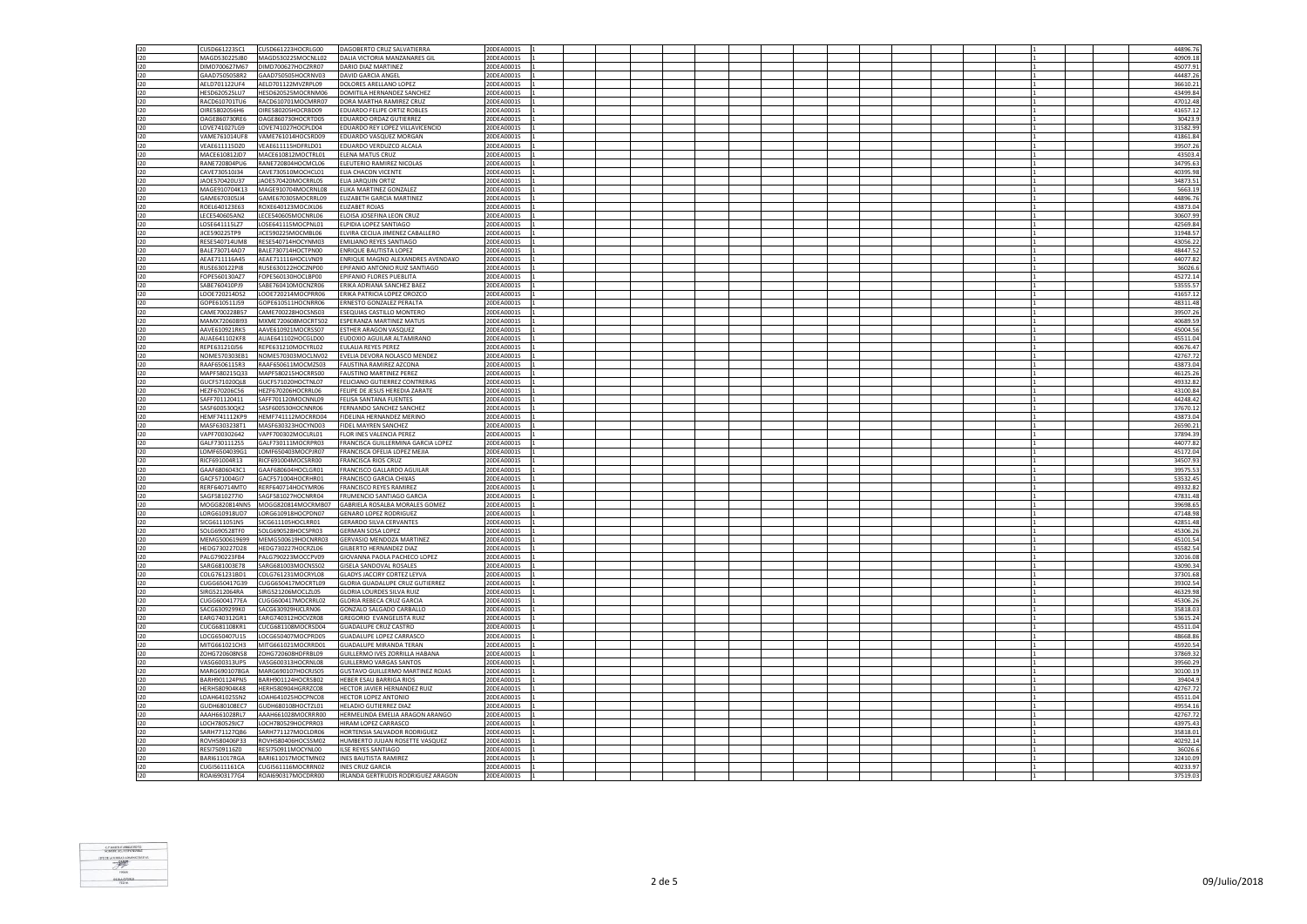| 120        | AAPI850527V84                  | AAPI850527MOCRCR04                                     | <b>IRMA ARAGON PACHECO</b>                                                | 20DEA0001S               |  |  |  |  |  |  |  | 33287.17             |
|------------|--------------------------------|--------------------------------------------------------|---------------------------------------------------------------------------|--------------------------|--|--|--|--|--|--|--|----------------------|
| 120        | GATI700220R64                  | GATI700220MOCRMR07                                     | <b>IRMA GARCIA TAMAYO</b>                                                 | 20DEA0001S               |  |  |  |  |  |  |  | 45715.76             |
| 120        | HEHI660424P63                  | HEHI660424MOCRRR03                                     | <b>IRMA HERNANDEZ HERNANDEZ</b>                                           | 20DEA0001S               |  |  |  |  |  |  |  | 42767.72             |
|            |                                |                                                        |                                                                           |                          |  |  |  |  |  |  |  |                      |
| 120        | PAC1710506QF6                  | PACI710506MOCSNS03                                     | <b>ISABEL PASTOR CONTRERAS</b>                                            | 20DEA0001S               |  |  |  |  |  |  |  | 36394.99             |
| 120        | AAMI760421KP2                  | AAMI760421MOCLRS02                                     | ISELA ALEJANDRA ALVAREZ MORENO                                            | 20DEA0001S               |  |  |  |  |  |  |  | 39403.1              |
| 120        | OOLI721127RE9                  | OOLI721127MOCRPS05                                     | <b>ISELA OROZCO LOPEZ</b>                                                 | 20DEA0001S               |  |  |  |  |  |  |  | 45815.61             |
| $120 -$    | CAG14412171T5                  | CAGI441217HOCSRS06                                     | ISRAEL CASTILLE IOS GARCIA                                                | 20DEA0001S               |  |  |  |  |  |  |  | 39302.54             |
| 120        | SISI7611031L3                  | SISI761103HOCLNS05                                     | <b>ISRAEL SILVA SANTOS</b>                                                | 20DEA0001S               |  |  |  |  |  |  |  | 42030.32             |
| 120        | MARI780504T25                  | MARI780504HOCRSV08                                     | IVAN MARTINEZ RIOS                                                        | 20DEA0001S               |  |  |  |  |  |  |  | 44487.26             |
| 120        | LOGJ5909045I0                  | LOGJ590904HOCPMM07                                     | JAIME LOPEZ GOMEZ                                                         | 20DEA0001S               |  |  |  |  |  |  |  | 45786.26             |
| 120        | ZAMJ7005021V0                  | ZAMJ700502HOCVRM03                                     | JAIME ZAVALETA MIRANDA                                                    | 20DEA0001S               |  |  |  |  |  |  |  | 45443.38             |
|            |                                |                                                        |                                                                           |                          |  |  |  |  |  |  |  |                      |
| $120 -$    | GORI681203GH6                  | GORJ681203HOCNZV07                                     | <b>IAVIER GONZALEZ RUIZ</b>                                               | 20DEA0001S               |  |  |  |  |  |  |  | 46273.54             |
| 120        | IURJ811203V25                  | IURJ811203HOCTYV01                                     | JAVIER ITURBIDE REYES                                                     | 20DEA0001S               |  |  |  |  |  |  |  | 53615.2              |
| 120        | MEDJ630930RG6                  | MEDJ630930HOCRZR00                                     | JERONIMO MANUEL MERINO DIAZ                                               | 20DEA0001S               |  |  |  |  |  |  |  | 44282.54             |
| 120        | TOPJ741111UZ4                  | TOPJ741111HOCRRS00                                     | <b>JESUS MARTIN TORRES PEREZ</b>                                          | 20DEA0001S               |  |  |  |  |  |  |  | 44896.76             |
| 120        | DEGJ730102RL5                  | DEGJ730102HOCSRS04                                     | JESUS RANGEL DESALES GUERACH                                              | 20DEA0001S               |  |  |  |  |  |  |  | 44282.54             |
| 120        | AACJ640605G59                  | AACJ640605HOCLRR02                                     | JORGE ALFARO CORTES                                                       | 20DEA0001S               |  |  |  |  |  |  |  | 45920.54             |
| 120        | BALJ7408013A9                  | BALJ740801HOCRPR03                                     | JORGE BARENCA LAPEZ                                                       | 20DEA0001S               |  |  |  |  |  |  |  | 54057.4              |
| 120        | CAAN7804215R6                  | CAXA780421HOCHXN02                                     | JOSE ANTONIO CHAVEZ                                                       | 20DEA0001S               |  |  |  |  |  |  |  | 44282.54             |
| 120        |                                | OIPJ690319MOCRNS06                                     | JOSEFA ORTIZ PANTOJA                                                      |                          |  |  |  |  |  |  |  | 45726.26             |
|            | OIPJ690319IK2                  |                                                        |                                                                           | 20DEA0001S               |  |  |  |  |  |  |  |                      |
| 120        | JULJ8503299J6                  | JULJ850329HOCRLS05                                     | JOSE JUAREZ LLAMAS                                                        | 20DEA0001S               |  |  |  |  |  |  |  | 53532.45             |
| 120        | CASL7004278W3                  | CASL700427HOCSNS03                                     | JOSE LUIS CASTILLEJOS SANTIAGO                                            | 20DEA0001S               |  |  |  |  |  |  |  | 44487.26             |
| $120 -$    | MAOI 560814GK3                 | MAQL560814HOCRRS03                                     | <b>IOSE LUIS MARTINEZ QUIROZ</b>                                          | 20DEA0001S               |  |  |  |  |  |  |  | 37513.86             |
| 120        | PAML7306075K6                  | PAML730607HOCDLS00                                     | JOSE LUIS PADILLA MILAN                                                   | 20DEA0001S               |  |  |  |  |  |  |  | 44282.54             |
| 120        | VIHI 730329D7A                 | VIHL730329HOCLRS03                                     | JOSE LUIS VILLEGAS HERRERA                                                | 20DEA0001S               |  |  |  |  |  |  |  | 34185.25             |
| 120        | GUMJ680814RK8                  | GUMJ680814MOCTRN02                                     | JUANA BELEM GUTIERREZ MORALES                                             | 20DEA0001S               |  |  |  |  |  |  |  | 43873.04             |
| 120        | AARJ620624MZ5                  | AARJ620624HOCPMN05                                     | JUAN APARICIO RAMIREZ                                                     | 20DEA0001S               |  |  |  |  |  |  |  | 32557.9              |
| 120        | LOGJ680624MYA                  | LOGJ680624HOCPNN02                                     | JUAN CARLOS LOPEZ GONZALEZ                                                | 20DEA0001S               |  |  |  |  |  |  |  | 46022.9              |
| 120        | SASJ720505R53                  | SASJ720505HDFNNN02                                     | JUAN GABRIEL SAN JUAN SAN JUAN                                            | 20DEA0001S               |  |  |  |  |  |  |  | 45715.76             |
|            |                                |                                                        |                                                                           |                          |  |  |  |  |  |  |  |                      |
| 120        | SAHJ7012204J7                  | SAHJ701220HOCNRN00                                     | JUAN JOSE SANTIAGO HERNANDEZ                                              | 20DEA0001S               |  |  |  |  |  |  |  | 45511.04             |
| 120        | SAMJ6612273N1                  | SAMJ661227HOCNJN09                                     | JUAN PASCUAL SANTIAGO MEJIA                                               | 20DEA0001S               |  |  |  |  |  |  |  | 45101.54             |
| 120        | HERJ721022QP9                  | HERJ721022HOCRYN07                                     | JUAN SANTIAGO HERNANDEZ REYES                                             | 20DEA0001S               |  |  |  |  |  |  |  | 46195.76             |
| 120        | GAHJ7506198Z9                  | GAHJ750619HOCNRL02                                     | JULIAN FILIBERTO GANDARILLAS HERNANDEZ                                    | 20DEA0001S               |  |  |  |  |  |  |  | 53532.45             |
| 120        | LOGJ6502272F3                  | LOGJ650227HOCPLL02                                     | JULIO CESAR LOPEZ GALVEZ                                                  | 20DEA0001S               |  |  |  |  |  |  |  | 41247.62             |
| 120        | JUZJ7605064H3                  | JUZJ760506HOCRVS07                                     | JUSTINO ORLANDO JUAREZ ZAVALETA                                           | 20DEA0001S               |  |  |  |  |  |  |  | 38381.18             |
| 120        | VACJ8002197J3                  | VACJ800219HOCLSS01                                     | JUSTINO VALDEZ CISNEROS                                                   | 20DEA0001S               |  |  |  |  |  |  |  | 30423.               |
| 120        | ROVL500215KT2                  | ROVL500215HOCDLM09                                     | LAMBERTO RODRIGUEZ VILLASE¥OR                                             | 20DEA0001S               |  |  |  |  |  |  |  | 45442.78             |
| 120        | AOSL6102013P2                  | AOSL610201MOCLNR04                                     | LAURA VICTORIA ALCOZER SANCHEZ                                            | 20DEA0001S               |  |  |  |  |  |  |  | 39258.77             |
| 120        | VIAL6908017G5                  | VIAL690801HOCLNN06                                     | <b>LEONEL VILLEGAS ANGELES</b>                                            | 20DEA0001S               |  |  |  |  |  |  |  | 39507.26             |
| 120        | CARL580914JT5                  | CARL580914MOCSML03                                     | LILIA CASTILLO ROMERO                                                     | 20DEA0001S               |  |  |  |  |  |  |  | 40940.5              |
| 120        | VIHL860812N59                  | VIHL860812MOCLRR01                                     | LORENA SOCORRO VILLAGOMEZ HERRERA                                         | 20DEA0001S               |  |  |  |  |  |  |  | 30547.05             |
| 120        | SAPL391210D19                  | SAPL391210MOCNLR08                                     | LORETO GRACIELA SANTIAGO PALMA                                            | 20DEA0001S               |  |  |  |  |  |  |  | 39370.78             |
| $120 -$    | OIPL630211I76                  | OIPL630211MOCRRR00                                     | LOURDES ORTIZ PEREZ                                                       | 20DEA0001S               |  |  |  |  |  |  |  | 46125.26             |
|            |                                |                                                        |                                                                           |                          |  |  |  |  |  |  |  |                      |
| 120        | PELU6001079G5                  | PEXL600107HOCRXC02                                     | LUCIANO JULIAN PEREZ                                                      | 20DEA0001S               |  |  |  |  |  |  |  | 45306.26             |
| 120        | PECL830417329                  | PECL830417HOCRBS05                                     | LUIS ALBERTO PEREA CABRERA                                                | 20DEA0001S               |  |  |  |  |  |  |  | 53532.45             |
|            |                                |                                                        |                                                                           |                          |  |  |  |  |  |  |  |                      |
| 120        | OASL630910SA3                  | OASL630910HOCRNS07                                     | LUIS ANGEL ORDAZ SANTIAGO                                                 | 20DEA0001S               |  |  |  |  |  |  |  | 44967.26             |
| 120        | PEGL650921NC8                  | PEGL650921HOCRRS04                                     | LUIS ARTURO PEREZ GARCIA                                                  | 20DEA0001S               |  |  |  |  |  |  |  | 54132.45             |
| 120        | PECL551009399                  | PECL551009HOCXBS05                                     | LUIS JAIME PE¥A CABALLERO                                                 | 20DEA0001S               |  |  |  |  |  |  |  | 26590.21             |
| 120        | GOCL5306113T1                  | GOCL530611HOCMSS00                                     | LUIS RAFAEL GOMEZ CASTILLO                                                | 20DEA0001S               |  |  |  |  |  |  |  | 44282.54             |
| 120        | SAZL681127268                  | SAZL681127HOCNRS06                                     | LUIS VIRGILIO SANTOS ZARATE                                               | 20DEA0001S               |  |  |  |  |  |  |  | 44907.26             |
| 120        | SALU7003208L4                  | SAXL700320MOCNXZ06                                     | LUZ MARIA DOLORES SANCHEZ                                                 | 20DEA0001S               |  |  |  |  |  |  |  | 40113.43             |
|            |                                |                                                        |                                                                           |                          |  |  |  |  |  |  |  |                      |
| 120<br>120 | RAAM6703046T9<br>BEAM6402169E2 | BEAM640216HOCRNN08                                     | RAAM670304MOCMNN08 MANUELA RAMIREZ ANTONIO<br>MANUEL BERNAL ANTONIO       | 20DEA0001S<br>20DEA0001S |  |  |  |  |  |  |  | 46125.26<br>45715.7  |
|            |                                |                                                        |                                                                           |                          |  |  |  |  |  |  |  |                      |
| 120        | MOHM621223UJ8                  | MOHM621223HOCRRN02                                     | MANUEL MORGAN HERNANDEZ                                                   | 20DEA0001S               |  |  |  |  |  |  |  | 39507.2              |
| 120        | VIRM630326K46                  | VIRM630326HOCVMN00                                     | MANUEL VIVEROS RAMIREZ                                                    | 20DEA0001S               |  |  |  |  |  |  |  | 45476.9              |
| 120        |                                | MOSM630525QJ4 MOSM630525MOCNSR04                       | MARCELA MONTERROSA SOSA                                                   | 20DEA0001S               |  |  |  |  |  |  |  | 47831.48             |
| 120        |                                | AOSM610109R5A AOSM610109MOCNNR08                       | MARCELINA ANTONIO SANTOS                                                  | 20DEA0001S               |  |  |  |  |  |  |  | 46057.02             |
| 120        | RARM560721U6A                  | RARM560721HOCMDR05                                     | MARCELINO RAMIREZ RODRIGUEZ                                               | 20DEA0001S               |  |  |  |  |  |  |  | 40326.26             |
| 120        | GALM6010238X3                  | GALM601023MOCRNR04                                     | MARGARITA LETICIA GARCIA LUNA                                             | 20DEA0001S               |  |  |  |  |  |  |  | 42767.7              |
| 120        |                                | JEMM770413CW5 JEMM770413HOCSJR00                       | MARGARITO DE JESUS MEJIA                                                  | 20DEA0001S               |  |  |  |  |  |  |  | 47783.56             |
| 120        | RIPM6406108C4                  | RIPM640610HOCSLR06                                     | MARGARITO RIOS PALACIOS                                                   | 20DEA0001S               |  |  |  |  |  |  |  | 50218.12             |
| 120        | MAPC700724R58                  | MAPC700724MOCRRR08                                     | MARIA CRISTINA MARTINEZ PEREZ                                             | 20DEA0001S               |  |  |  |  |  |  |  | 45920.5              |
| 120        | FEJC720716GW1                  | FEJC720716MOCRMR08                                     | MARIA DEL CARMEN FABIOLA FERIA JIMENEZ                                    | 20DEA0001S               |  |  |  |  |  |  |  | 28881.4              |
| 120        | FUSC7603059F9                  | FUSC760305MOCNLR09                                     | MARIA DEL CARMEN FUENTES SOLAR                                            | 20DEA0001S               |  |  |  |  |  |  |  | 44316.66             |
|            |                                |                                                        |                                                                           |                          |  |  |  |  |  |  |  |                      |
| 120<br>120 | JASA531102HS5                  | MAMC6609242V3 MAMC660924MOCRRR06<br>JASA531102MOCCNN00 | MARIA DEL CARMEN MARTINEZ MARTINEZ<br>MARIA DE LOS ANGELES JACINTO SANTOS | 20DEA0001S<br>20DEA0001S |  |  |  |  |  |  |  | 38619.18<br>47831.48 |
|            |                                |                                                        |                                                                           |                          |  |  |  |  |  |  |  |                      |
| 120        | AUGL551104EJ7                  | AUGL551104MOCGRR09                                     | MARIA DE LOURDES AGUIRRE GUERRERO                                         | 20DEA0001S               |  |  |  |  |  |  |  | 39738.07             |
| 120        | AACL561201QT9                  | AACL561201MMNYSR09                                     | MARIA DE LOURDES AYALA CISNEROS                                           | 20DEA0001S               |  |  |  |  |  |  |  | 38645.11             |
| 120        | SOFP841030BTA                  | SOFP841030MOCSBL02                                     | MARIA DEL PILAR SOSA FABIAN                                               | 20DEA0001S               |  |  |  |  |  |  |  | 33765.25             |
| 120        | SICR6305233M0                  | SICR630523MDFRRC00                                     | MARIA DEL ROCIO SIERRA CORTES                                             | 20DEA0001S               |  |  |  |  |  |  |  | 39042.32             |
| 120        | BECR591007B48                  | BECR591007MGRRSS01                                     | MARIA DEL ROSARIO BERNAL CASTELLANOS                                      | 20DEA0001S               |  |  |  |  |  |  |  | 39189.83             |
| 120        | CUGR651007440                  | CUGR651007MOCRRS05                                     | MARIA DEL ROSARIO CRUZ GARCIA                                             | 20DEA0001S               |  |  |  |  |  |  |  | 41051.83             |
| 120        | JOSE770124SA1                  | JOSE770124MOCSNL00                                     | MARIA ELVIRA JOSE SANTIAGO                                                | 20DEA0001S               |  |  |  |  |  |  |  | 32405.59             |
| 120        | AEEI5612207KA                  | AEEI561220MVZRNS01                                     | MARIA ISABEL ARELLANO ENRIQUEZ                                            | 20DEA0001S               |  |  |  |  |  |  |  | 45206.06             |
| 120        | RALI650221AV2                  | RALI650221MDFMSS00                                     | MARIA ISABEL RAMIREZ LUIS                                                 | 20DEA0001S               |  |  |  |  |  |  |  | 36884.4              |
| 120        | LOST640114FJ9                  | LOST640114MOCPRR01                                     | MARIA TERESA LOPEZ SORIANO                                                | 20DEA0001S               |  |  |  |  |  |  |  | 36884.41             |
| 120        | SAMM631226FW9                  | SAMM631226MOCNRR01                                     | MARINA MA DE LA LUZ SANTIAGO MARTINEZ                                     | 20DEA0001S               |  |  |  |  |  |  |  | 42767.72             |
| 120        | PICM561128GZ3                  | PICM561128MOCNSR03                                     | MARISELA PINEDA CASTILLO                                                  | 20DEA0001S               |  |  |  |  |  |  |  | 44657.91             |
| 120        | MESM7010201H1                  | MESM701020MOCNLR06                                     | MARTHA ELENA MENDOZA SILVA                                                | 20DEA0001S               |  |  |  |  |  |  |  | 44730.96             |
| 120        | VIRM780808BC6                  | VIRM780808MOCLBR02                                     | MARTHA ELENA VILLAVICENCIO ROBLEDO                                        | 20DEA0001S               |  |  |  |  |  |  |  | 43873.04             |
|            | SARM6803143D4                  |                                                        | MATILDE MARGARITA SAAVEDRA REVILLA                                        |                          |  |  |  |  |  |  |  | 45920.5              |
| 120<br>120 | COAM630504S47                  | SARM680314MOCVVT02<br>COAM630504HOCRLR04               |                                                                           | 20DEA0001S<br>20DEA0001S |  |  |  |  |  |  |  | 45920.5              |
|            |                                |                                                        | MAURO CORTES ALTO                                                         |                          |  |  |  |  |  |  |  |                      |
| 120<br>120 | CUVM711021953                  | HECM781122PA4 HECM781122HOCRNR02<br>CUVM711021HOCRGGO8 | MAURO HERNANDEZ CANSECO<br>MIGUEL ALFONSO CURIOCA VEGA                    | 20DEA0001S<br>20DEA0001S |  |  |  |  |  |  |  | 47783.56<br>44809.53 |

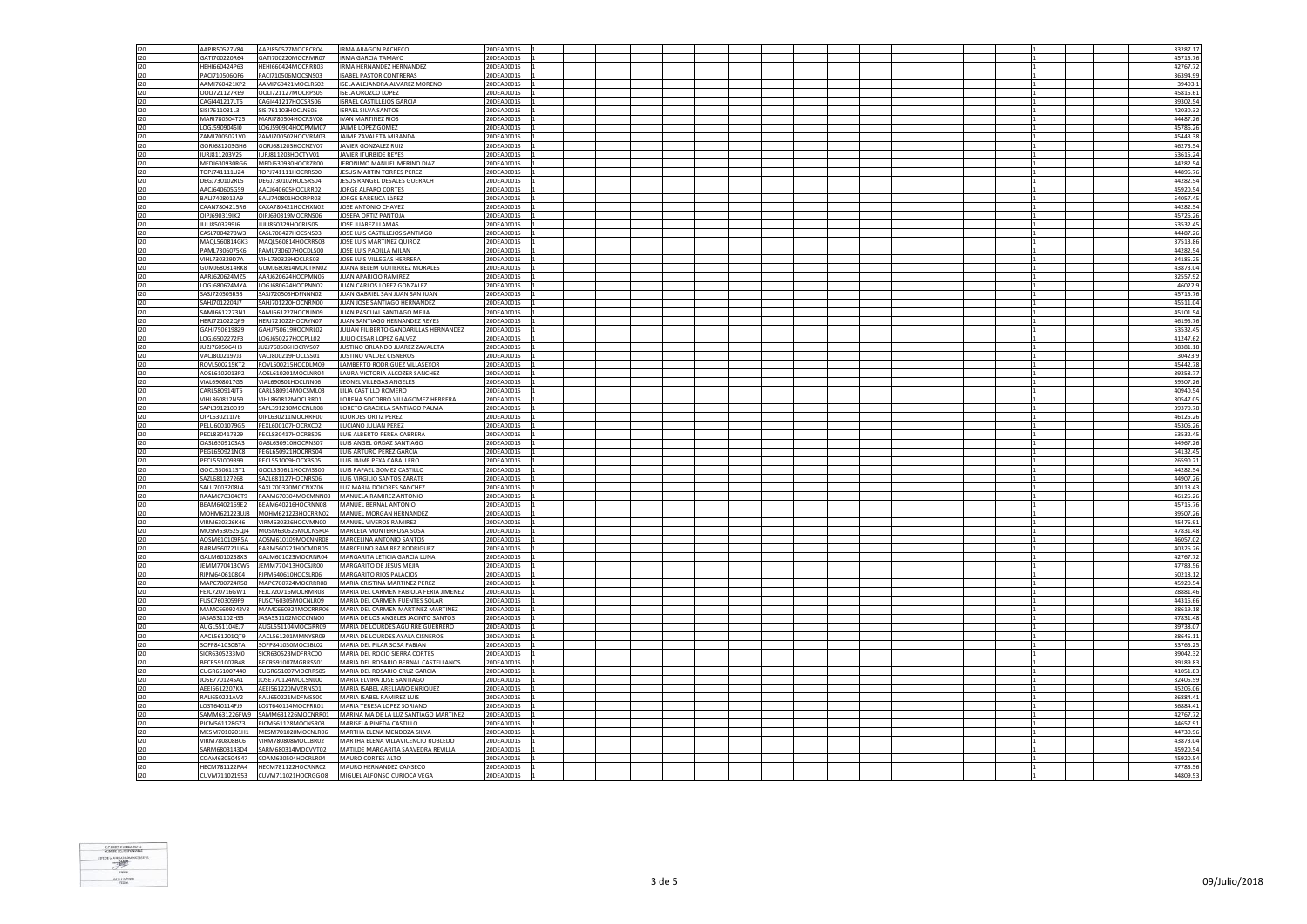| 120        | AIPM740928479                  | AIPM740928HOCRRG04                       | MIGUEL ANGEL ARIAS PORRAS                                                | 20DEA0001S               |  |  |  |  |  | 37595.12             |
|------------|--------------------------------|------------------------------------------|--------------------------------------------------------------------------|--------------------------|--|--|--|--|--|----------------------|
| 120        | SAAM690615DK7                  | SAAM690615HOCNOG02                       | MIGUEL ANGEL SANCHEZ AQUINO                                              | 20DEA0001S               |  |  |  |  |  | 43499.84             |
| 120        | SOAM600301855                  | SOAM600301HOCLBG09                       | MIGUEL ANGEL SOLANA ARANDA                                               | 20DEA0001S               |  |  |  |  |  | 44657.91             |
|            |                                |                                          |                                                                          |                          |  |  |  |  |  |                      |
| 120        | VACM740928PF1                  | VACM740928HOCSRG03                       | MIGUEL ANGEL VASQUEZ CORTES                                              | 20DEA0001S               |  |  |  |  |  | 34749.7              |
| 120        | ROHM7109022HA                  | ROHM710902MOCSRR07                       | MIRNA GABRIELA ROSAS HERRERA                                             | 20DEA0001S               |  |  |  |  |  | 42033.24             |
| 120        | CAMO770528556                  | CAXM770528MOCHXN19                       | MONICA CHAVEZ                                                            | 20DEA0001S               |  |  |  |  |  | 41861.84             |
| 120        |                                |                                          |                                                                          |                          |  |  |  |  |  |                      |
|            | POCN690525Q68                  | POCN690525MCCTND06                       | NIDELVIA MARGARITA POOT CANUL                                            | 20DEA0001S               |  |  |  |  |  | 48890.2              |
| 120        | LIEN6509218R7                  | LIEN650921HOCBSX04                       | NOE LIBORIO ESCAMILLA                                                    | 20DEA0001S               |  |  |  |  |  | 45101.54             |
| 120        | CUNO641222214                  | CUXN641222MOCVXR07                       | NORMA EUNICE CUEVAS                                                      | 20DEA0001S               |  |  |  |  |  | 39712.04             |
| 120        | HESN780925235                  | HESN780925MOCRLR00                       | NORMA HERNANDEZ SOLIS                                                    | 20DEA0001S               |  |  |  |  |  | 36963.7              |
|            |                                |                                          |                                                                          |                          |  |  |  |  |  |                      |
| 120        | NAJO820513M93                  | NAJO820513MOCRRB09                       | OBDULIA NARANJO JARQUIN                                                  | 20DEA0001S               |  |  |  |  |  | 36872.36             |
| 120        | SILO640518QW1                  | SILO640518MOCLPL03                       | OLIVA REMEDIOS SILVA LOPEZ                                               | 20DEA0001S               |  |  |  |  |  | 4594                 |
|            |                                |                                          |                                                                          |                          |  |  |  |  |  |                      |
| 120        | RABO800823P97                  | RABO800823HOCMSS02                       | OSCAR DAMIAN RAMOS BUSTAMANTE                                            | 20DEA0001S               |  |  |  |  |  | 37093.               |
| 120        | OIGO7711174B0                  | OIGO771117HOCRTS08                       | OSCAR ORTIZ GUTIERREZ                                                    | 20DEA0001S               |  |  |  |  |  | 30303.3              |
| 120        | JUPO750613A1A                  | JUPO750613HOCRCS06                       | OSVALDO ANTONIO JUAREZ PICHARDO                                          | 20DEA0001S               |  |  |  |  |  | 30303.33             |
| 120        | BAOO960326638                  | BAOO960326HOCRJS00                       | OSVALDO JAVIER BARRITA OJEDA                                             | 20DEA0001S               |  |  |  |  |  | 29693.95             |
|            |                                |                                          |                                                                          |                          |  |  |  |  |  |                      |
| 120        | MIMP821215BC6                  | MIMP821215HOCGRB01                       | PABLITO MIGUEL MARTINEZ                                                  | 20DEA0001S               |  |  |  |  |  | 32466.56             |
| 120        | GARP750217RB5                  | GARP750217MOCLYT08                       | PATRICIA GALINDO REYES                                                   | 20DEA0001S               |  |  |  |  |  | 31109.1              |
| 120        | GOMP8107018G7                  | GOMP810701HOCMRD00                       | PEDRO GOMEZ MARQUEZ                                                      | 20DEA0001S               |  |  |  |  |  |                      |
|            |                                |                                          |                                                                          |                          |  |  |  |  |  | 38381.18             |
| 120        | PELP621007PX6                  | PELP621007HOCRPD07                       | PEDRO MARCOS PEREZ LOPEZ                                                 | 20DEA0001S               |  |  |  |  |  | 46022.9              |
| 120        | MAPF6206013R5                  | MAXP620601HOCRXD07                       | PEDRO MARTINEZ                                                           | 20DEA0001S               |  |  |  |  |  | 43090.34             |
| 120        | PEPE620429G29                  | PEXP620429HOCRXD07                       | PEDRO PEREZ                                                              | 20DEA0001S               |  |  |  |  |  | 54207.4              |
|            |                                |                                          |                                                                          |                          |  |  |  |  |  |                      |
| 120        | FETP761101LQ1                  | FETP761101HOCLRR00                       | PERFECTO FELIPE TRAPAGA                                                  | 20DEA0001S               |  |  |  |  |  | 44896.7              |
| 120        | MAGP710531ST2                  | MAGP710531MOCRRT08                       | PETRONILA MARTINEZ GARCIA                                                | 20DEA0001S               |  |  |  |  |  | 44692.04             |
| 120        | AAHP811128FA5                  | AAHP811128HOCLRR04                       | PRISCILIANO ALVARADO HERNANDEZ                                           | 20DEA0001S               |  |  |  |  |  | 53555.57             |
|            |                                |                                          |                                                                          |                          |  |  |  |  |  |                      |
| 120        | MEFR840505JP4                  | MEFR840505MOCNNF07                       | RAFAELA MENDOZA FUENTES                                                  | 20DEA0001S               |  |  |  |  |  | 38995.4              |
| 120        | FOGR7109293C0                  | FOGR710929HHGLNF05                       | RAFAEL FLORES GONZALEZ                                                   | 20DEA0001S               |  |  |  |  |  | 45715.7              |
| 120        | AEJR781024IF3                  | AEJR781024HOCCMF02                       | RAFAEL WENCESLAO ACEVEDO JIMENEZ                                         | 20DEA0001S               |  |  |  |  |  | 32825.58             |
|            |                                |                                          |                                                                          |                          |  |  |  |  |  |                      |
| 120        | VAMR660527UA1                  | VAMR660527HOCSRN03                       | RANULFO VASQUEZ MARTINEZ                                                 | 20DEA0001S               |  |  |  |  |  | 41247.62             |
| 120        | HECR740928IY6                  | HECR740928MOCRCO01                       | RAQUEL HERNANDEZ COCA                                                    | 20DEA0001S               |  |  |  |  |  | 41466.4              |
| 120        | MELR631203GX9                  | MELR631203HOCNPL01                       | RAUL ELISEO MENDOZA LOPEZ                                                | 20DEA0001S               |  |  |  |  |  | 46807.76             |
|            |                                |                                          |                                                                          |                          |  |  |  |  |  |                      |
| 120        | SAGR651023746                  | SAGR651023HOCNML05                       | RAUL SANTIAGO GOMEZ                                                      | 20DEA0001S               |  |  |  |  |  | 45511.04             |
| 120        | SIVR6201201UA                  | SIVR620120HOCLNL06                       | RAUL SILVA VENTURA                                                       | 20DEA0001S               |  |  |  |  |  | 45920.54             |
| 120        | TOTR7010057D4                  | TOTR701005HOCLRL07                       | RAUL TOLEDO TORRES                                                       | 20DEA0001S               |  |  |  |  |  | 44077.82             |
|            |                                |                                          |                                                                          |                          |  |  |  |  |  |                      |
| 120        | VALR63081448A                  | VALR630814HOCRRL03                       | RAUL VARELA LARA                                                         | 20DEA0001S               |  |  |  |  |  | 45581.54             |
| 120        | BACR540320RB5                  | BACR540320HOCLSN02                       | RENE HUGO BALDERAS CASTILLO                                              | 20DEA0001S               |  |  |  |  |  | 39507.2              |
| 120        | CAUR761106702                  | CAUR761106HOCBRY00                       | <b>REY DAVID CARRERA URZUA</b>                                           | 20DEA0001S               |  |  |  |  |  | 41759.48             |
| 120        | SAPR650531A23                  | SAPR650531MOCNRY04                       |                                                                          |                          |  |  |  |  |  |                      |
|            |                                |                                          | REYNA VIRGEN SANTIAGO PEREZ                                              | 20DEA0001S               |  |  |  |  |  | 45306.26             |
| 120        | EUMR700919FU1                  | EUMR700919HOCSNC05                       | RICARDO ESTUDILLO MONTALVO                                               | 20DEA0001S               |  |  |  |  |  | 43873.0              |
| 120        | SADR851009V57                  | SADR851009HOCNVC08                       | RICARDO JAVIER SANTANA DAVILA                                            | 20DEA0001S               |  |  |  |  |  | 29693.95             |
| 120        | MAPR7503245K3                  |                                          | ROBERTO CARLOS MARTINEZ PINACHO                                          | 20DEA0001S               |  |  |  |  |  | 32016.0              |
|            |                                | MAPR750324HOCRNB08                       |                                                                          |                          |  |  |  |  |  |                      |
| 120        | JIPR770214DV3                  | JIPR770214HOCMXB07                       | ROBERTO JIMENEZ PI¥ON                                                    | 20DEA0001S               |  |  |  |  |  | 45377.82             |
| 120        | OOCR650213L68                  | OOCR650213HOCRSB03                       | ROBERTO OROZCO CASTILLO                                                  | 20DEA0001S               |  |  |  |  |  | 42168.98             |
| 120        | VIGR660513EU1                  | VIGR660513HOCCLB08                       | ROBERTO VICTORIO GALVAN                                                  | 20DEA0001S               |  |  |  |  |  | 46125.2              |
|            |                                |                                          |                                                                          |                          |  |  |  |  |  |                      |
| 120        | LOLR711207D61                  | LOLR711207MOCPSC08                       | ROCELIA LOPEZ LUIS                                                       | 20DEA0001S               |  |  |  |  |  | 42680.8              |
| 120        | AELR6609232Z2                  | AELR660923MVZRPC02                       | ROCIO DEL CARMEN ARELLANO LOPEZ                                          | 20DEA0001S               |  |  |  |  |  | 54284.04             |
| 120        | FEOR780413UD5                  | FEOR780413MDFRRC04                       | ROCIO FERIA ORTIZ                                                        | 20DEA0001S               |  |  |  |  |  | 42951.29             |
|            |                                |                                          |                                                                          |                          |  |  |  |  |  |                      |
| 120        | GUSR6510162R4                  | GUSR651016MOCZLC03                       | ROCIO IUI IA GUZMAN SOLANA                                               | 20DEA0001S               |  |  |  |  |  | 44350.78             |
| 120        | LOLR880612287                  | LOLR880612HOCPPG06                       | ROGELIO WILFRIDO LOPEZ LOPEZ                                             | 20DEA0001S               |  |  |  |  |  | 36026.               |
| 120        | BERR661114SE5                  | BERR661114HOCNBQ02                       | ROQUE BENIGNO ROBLES                                                     | 20DEA0001S               |  |  |  |  |  | 48668.86             |
|            |                                |                                          |                                                                          |                          |  |  |  |  |  |                      |
| 120        | CAFR6201074X8                  | CAFR620107MOCNBS01                       | ROSA ANGELICA CANELA FABIAN                                              | 20DEA0001S               |  |  |  |  |  | 37857.49             |
| 120        | CAPR580831161                  | CAPR580831MOCNLS08                       | ROSA CANSECO PALACIOS                                                    |                          |  |  |  |  |  |                      |
| 120        | AESR691213598                  |                                          |                                                                          |                          |  |  |  |  |  |                      |
|            |                                |                                          |                                                                          | 20DEA0001S               |  |  |  |  |  | 47831.48             |
| 120        | PEHR670102NS8                  | AESR691213MOCLNS09                       | ROSA ELIA ALEJO SANCHEZ                                                  | 20DEA0001S               |  |  |  |  |  | 44487.26             |
| 120        |                                | PEHR670102MOCRRS06                       | ROSA ELVA PEREZ HERNANDEZ                                                | 20DEA0001S               |  |  |  |  |  | 42107.99             |
|            | SACR540827448                  |                                          | ROSALBA SALINAS CASTILLO                                                 |                          |  |  |  |  |  |                      |
|            |                                | SACR540827MOCLSS02                       |                                                                          | 20DEA0001S               |  |  |  |  |  | 45920.54             |
| 120        |                                | MOMR710104EP3 MOMR710104MOCNRS02         | ROSA MADEL MONTA¥O MARTINEZ                                              | 20DEA0001S               |  |  |  |  |  | 42691.34             |
| 120        | AENR661011LN9                  | AENR661011MOCNRS04                       | ROSA MARIA ANGELES NARANJO                                               | 20DEA0001S               |  |  |  |  |  | 35968.4              |
| 120        | GALR710301FK6                  | GALR710301MOCLBS04                       | ROSA MARIA GALLEGOS LABIAS                                               | 20DEA0001S               |  |  |  |  |  | 45476.9              |
|            |                                |                                          |                                                                          |                          |  |  |  |  |  |                      |
| 120        | SATR6912146Q8                  | SATR691214MOCNRS00                       | ROSA MARIA SANCHEZ TORIS                                                 | 20DEA0001S               |  |  |  |  |  | 45855.5              |
| 120        | SAVR730830US0                  | SAVR730830MOCNLS02                       | ROSA SANCHEZ VALDIVIESO                                                  | 20DEA0001S               |  |  |  |  |  | 31522.03             |
| 120        | ZAAR611001IQ7                  | ZAAR611001MOCRRS02                       | ROSELIA ZARATE ARAGON                                                    | 20DEA0001S               |  |  |  |  |  | 41663.34             |
| 120        | SAMR730519K81                  | SAMR730519HOCNNB00                       | RUBEN MARCIAL SANCHEZ MENDOZA                                            | 20DEA0001S               |  |  |  |  |  | 45408.6              |
|            |                                |                                          |                                                                          |                          |  |  |  |  |  |                      |
| 120        | MOSR561221FU1                  | MOSR561221HOCRNB06                       | RUBEN MORALES SANCHEZ                                                    | 20DEA0001S               |  |  |  |  |  | 44318.9              |
| 120        |                                | MEMR6511251H5 MEMR651125HOCCNB09         | <b>RUBICEL MECOTT MONTERO</b>                                            | 20DEA0001S               |  |  |  |  |  | 41861.8              |
| 120        |                                |                                          | RUTILIA LOPEZ ANTONIO                                                    | 20DEA0001S               |  |  |  |  |  |                      |
|            | LOAR670604CT0                  | LOAR670604MOCPNT05                       |                                                                          |                          |  |  |  |  |  | 40676.63             |
| 120        | CEGS710830V62                  | CEGS710830HOCRNB08                       | SABINO CERON GONZALEZ                                                    | 20DEA0001S               |  |  |  |  |  | 46503.9              |
| 120        | MARS730806MF6                  | MARS730806HOCTDL04                       | SALVADOR ANGEL MATA RODRIGUEZ                                            | 20DEA0001S               |  |  |  |  |  | 45306.2              |
| 120        | BOZS750625BW0                  |                                          | SALVADOR JERONIMO BORION ZARATE                                          | 20DEA0001S               |  |  |  |  |  | 44077.83             |
|            |                                | BOZS750625HOCRRL04                       |                                                                          |                          |  |  |  |  |  |                      |
| 120        | GORS740318BX7                  | GORS740318MDFMYN03                       | SANDRA ANGELICA GOMEZ REYES                                              | 20DEA0001S               |  |  |  |  |  | 41085.41             |
| 120        | CEPS790216GE3                  | CEPS790216MOCRCN04                       | SANDY CERVANTES PACHECO                                                  | 20DEA0001S               |  |  |  |  |  | 40021.04             |
| 120        | TAGS8707172C1                  | TAGS870717HOCBLL01                       | SAUL TABLADA GALINDO                                                     | 20DEA0001S               |  |  |  |  |  | 53555.5              |
|            |                                |                                          |                                                                          |                          |  |  |  |  |  |                      |
| 120        | CERS760914V49                  | CERS760914HOCLMY01                       | SEYMER CELAYA RAMIRE:                                                    | 20DEA0001S               |  |  |  |  |  | 41657.1              |
| 120        | GORS630531PT4                  | GORS630531MOCDSL00                       | SILVIA GODINEZ RASGADO                                                   | 20DEA0001S               |  |  |  |  |  | 44487.26             |
|            | MOGS5304189F4                  | MOGS530418MOCRRL05                       | <b>SILVIA MORALES GARCIA</b>                                             | 20DEA0001S               |  |  |  |  |  |                      |
| 120        |                                |                                          |                                                                          |                          |  |  |  |  |  | 36995.1              |
| 120        | NAGS6806277IA                  | NAGS680627MOCVRC07                       | SOCORRO NAVARRO GARCIA                                                   | 20DEA0001S               |  |  |  |  |  | 49313.2              |
| 120        | FAGS610530QG0                  | FAGS610530MDFRNL05                       | SOLEDAD FRANCO GONZALEZ                                                  | 20DEA0001S               |  |  |  |  |  | 38244.22             |
|            |                                |                                          |                                                                          | 20DEA0001S               |  |  |  |  |  |                      |
| 120        | GALS700622D4A                  | GALS700622MOCRPY07                       | SYLVIA MAGDALENA GARCIA LOPEZ                                            |                          |  |  |  |  |  | 32983.9              |
| 120        | LUSS681111QD6                  | LUSS681111MOCSNY01                       | SYLVIA VICTORIA LUIS SANTOS                                              | 20DEA0001S               |  |  |  |  |  | 41976.08             |
| 120        | GANT8105197E8                  | GANT810519HOCRXR00                       | TARCIS GARCIA NU¥EZ                                                      | 20DEA0001S               |  |  |  |  |  | 34749.7              |
| 120        | BEHT770609MB1                  | BEHT770609MOCNRD07                       | TEODORA BENITEZ HORCASITAS                                               | 20DEA0001S               |  |  |  |  |  | 29871.43             |
|            |                                | LOLT631228MOCPSF08                       |                                                                          |                          |  |  |  |  |  |                      |
| 120        | LOLT6312289C4                  |                                          | TEOFILA LOPEZ LUIS                                                       | 20DEA0001S               |  |  |  |  |  | 46329.98             |
| 120        | LAPT880913UN6                  | LAPT880913MVZRXR08                       | TERESA DE JESUS LARA PE¥A                                                | 20DEA0001S               |  |  |  |  |  | 53609.0              |
| 120<br>120 | VIAT590910ID0<br>LOHT671003KL7 | VIAT590910MOCLLR06<br>LOHT671003MOCPRR02 | TERESA DE JESUS VILLASANTE ALDERETE<br>TERESITA DE JESUS LOPEZ HERNANDEZ | 20DEA0001S<br>20DEA0001S |  |  |  |  |  | 40229.78<br>42569.84 |